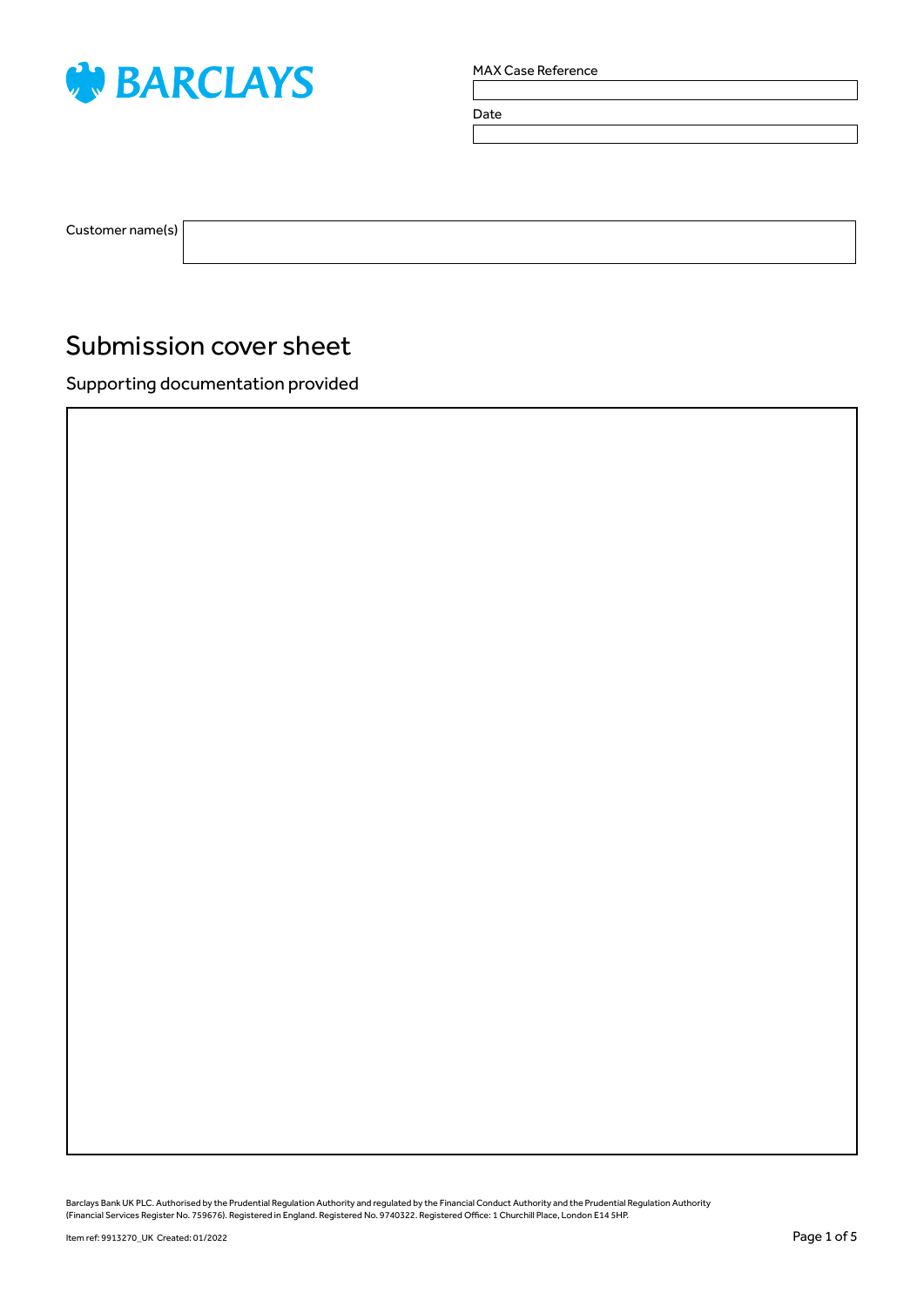Date

# **Origination Mortgage Declarations**

These declarations set out what you can expect from us when you make an application to take out a mortgage with us – and what we ask of you, to help us process your application and keep your mortgage running smoothly.

These declarations apply to everyone named in the mortgage application or mortgage account, together and as individuals.

In these declarations you are making a number of statements of truth and are accepting you understand that we will be applying for certain information from other people in order to assess your application.

It is important that you read these declarations carefully and ensure you understand them.

## **Your information**

Barclays is committed to protecting your personal data. We will use your information for a number of different purposes, for example, to manage your account(s), to provide our products and services to you and others and to meet our legal and regulatory obligations. We may also share your information with our trusted 3rd parties for these purposes. For more detailed information on how and why we use your information, including the rights in relation to your personal data, and our legal grounds for using it, please go to [barclays.co.uk/important-information/control-your-data](http://barclays.co.uk/important-information/control-your-data)

or you can request a copy from us.

#### **Credit reference agencies and fraud prevention agencies**

In order to process your application we will supply your personal information to credit reference agencies and fraud prevention agencies and they will give us information about you, such as about your financial history. We do this to assess creditworthiness and product suitability, check your identity, manage your account, trace and recover debts and prevent criminal activity. These agencies may in turn share your personal information with other organisations. If fraud is detected, you could be refused certain services, finance or employment. Once you open an account with us, we will share account data with the credit reference agencies on an ongoing basis.

If false or inaccurate information is provided to us and fraud is identified, details may be passed to credit reference and fraud prevention agencies to prevent fraud and money laundering and to verify your identity.

The Credit Reference Agency Information Notice (CRAIN) describes how the three main credit reference agencies in the UK each use and share personal data. The CRAIN is available on the credit reference agencies' websites:

- [transunion.co.uk/crain](http://transunion.co.uk/crain)
- [equifax.co.uk/crain](http://equifax.co.uk/crain)
- [experian.co.uk/crain](http://experian.co.uk/crain)

Or you can ask us for a copy of these.

For more details on how information held by credit reference agencies and fraud prevention agencies may be used, please go to [barclays.co.uk/important-information/control-your-data](http://barclays.co.uk/important-information/control-your-data) or you can request a copy from us.

## **Sharing information about you with tax authorities abroad**

If we have reason to think that you are required to report your income or are subject to tax in another country, we may have to share information about your accounts with the UK or relevant tax authorities, either directly or via the local tax authority who may share that information with the appropriate tax authorities abroad. If we need to request extra documents or information from you about this, you must supply these. If you don't, you agree that we may close your account, or, if the law or other regulations requires us to do so, you agree that we may withhold parts of certain payments received into your account and pass withheld funds to the relevant tax authorities (this is more likely if you leave the UK and become resident for tax purposes in another country).

## **Declarations**

#### **You make the following declarations to us**

- 1. The information given by you to us is true, accurate, complete and up to date to the best of your knowledge and belief. You confirm and acknowledge that our decision to lend is based on this information.
- 2. You confirm that no party to this application has been refused credit, been bankrupt, or failed to keep up with regular mortgage or rental payments. If this declaration cannot be made then full details of why it cannot be made must be provided.
- 3. You agree to let us know if any of your circumstances change at any time.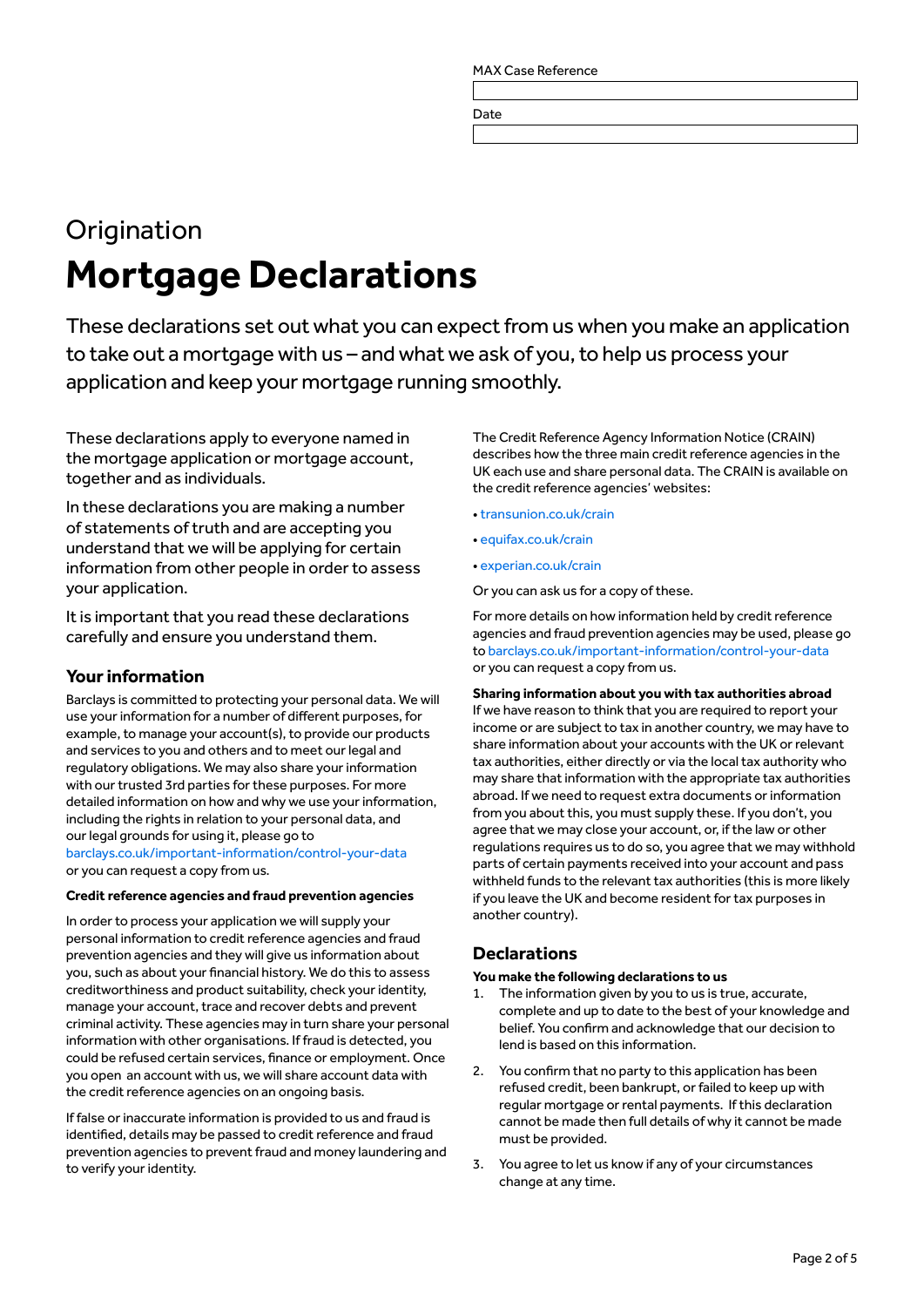Date

- 4. If you are remortgaging, you authorise us to write to your existing lender to get your title deeds and the amount required to pay off your existing mortgage. You agree to pay any charges made by your existing lender for this (where appropriate).
- 5. You understand that we may decline your application if you do not meet our lending criteria.
- 6. In the event you have elected to pay any charges by debit/ credit card you authorise us to debit your bank or credit card account with the product, valuation fee and/or any other charges nominated by you.
- 7. You authorise your solicitor or licensed conveyancer to disclose to us any information relevant to our decision to grant you the mortgage.
- 8. You also agree to pay legal costs incurred on a first registration if your property is currently unregistered and you are remortgaging to us under a free legal scheme.
- 9. If you apply for a mortgage and/or associated insurance products and your application is declined you may have a right of appeal.
- 10. You ask us to arrange provision of the insurance products you have requested based on your insurance demands and needs.
- 11. You authorise us to contact any named occupier of the mortgaged property, in person or in writing, so that the occupier can provide a written declaration postponing any right of occupation to us.
- 12. You agree that you have read the initial disclosure document (or similar) and mortgage information sheet presented to you about the products available from Barclays Bank.

#### **For joint applicants**

- 13. You authorise us to send only one statement for each account.
- 14. You understand that a credit search will be made on each of you.
- 15. Where you hold an account in joint names we shall be entitled to accept the signature, instruction or authority of either of you, unless you advise us otherwise.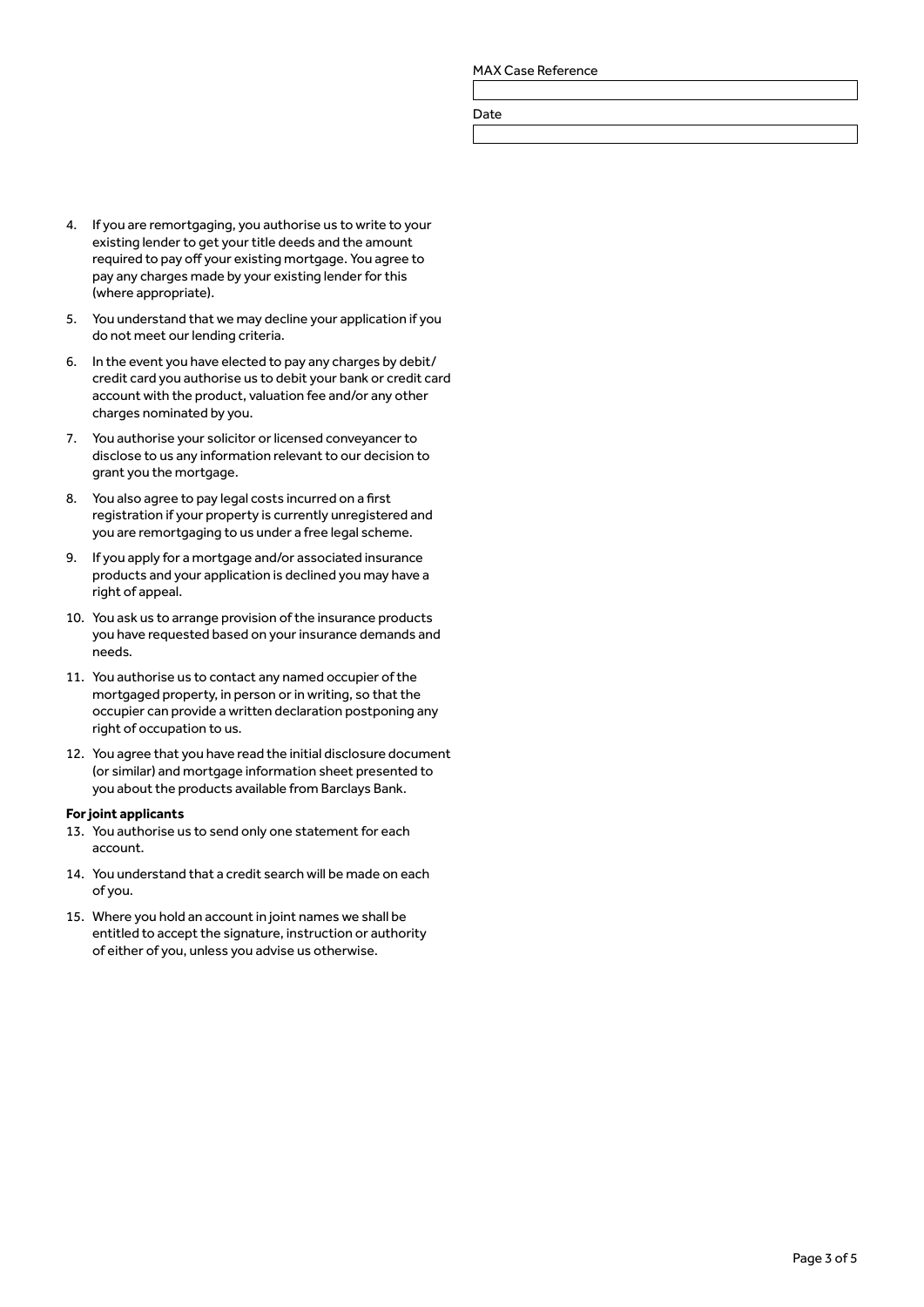Date

## **Interest Only or Part and Part Mortgage Supplementary Declarations**

These declarations are important. They apply to each applicant applying for or having an Interest Only or Part and Part Mortgage. Please read them carefully.

These declarations supplement the general declarations provided to you as part of your mortgage application. They must be read in conjunction with these.

**"you/your/yours"** means the customer(s) applying for the mortgage product.

**"we/us/our/ours"** means Barclays Bank UK PLC and its wholly and partly owned subsidiaries and any company in which it has an interest by way of a shareholding or any company in a group of companies to which it may belong ("Barclays Group").

You make the following declarations to us:

1. You acknowledge that it is your responsibility to ensure that you have a suitable repayment plan in place to pay off your total mortgage balance at the end of the agreed term.

- You acknowledge that where your repayment plan requires regular payments you have an obligation to ensure that all these payments are kept up to date and to regularly check that your repayment plan is on target to repay your mortgage on the scheduled maturity date.
- 3. You understand that we have not provided you with advice in respect of the repayment plan or on any return you have stated you expect to receive in respect of that repayment plan.
- 4. You acknowledge that you may have to sell the mortgaged property at the end of the term of the mortgage in order to repay your mortgage if;
	- (a) you have advised us in your application that your intention is to use the sale of the mortgaged property as your repayment plan; or
	- (b) you fail to maintain your repayment plan; or
	- (c) your repayment plan is insufficient to repay your mortgage.

You should carefully consider how this may affect your future living arrangements.

### **Your feedback**

If you have a complaint about any aspect of our service then we would like to hear from you. You can contact us by phone, in person, or in writing, either by post or e-mail. Details of our complaints handling procedures are available on request from any branch, Barclays Group Information line on 0800 400 100\*, or [barclays.co.uk](http://barclays.co.uk)

#### **YOUR HOME MAY BE REPOSSESSED IF YOU DO NOT KEEP UP REPAYMENTS ON YOUR MORTGAGE**

## You can request this in Braille, large print or audio. For information about all of our accessibility services or ways to contact us, visit **[barclays.co.uk/accessibility](http://barclays.co.uk/accessibility)**

#### **Call monitoring and charges information**

\*Calls to 0800 numbers are free if made from a UK landline and international calls are charged at local rate, mobile costs may vary – please check with your telecoms provider. Calls may be recorded so that we can monitor the quality of our service and for security purposes

Barclays Bank UK PLC. Authorised by the Prudential Regulation Authority and regulated by the Financial Conduct Authority and the Prudential Regulation Authority (Financial Services Register No. 759676). Registered in England. Registered No. 9740322. Registered Office: 1 Churchill Place, London E14 5HP. Item ref: 9913270\_UK Created: 01/2022